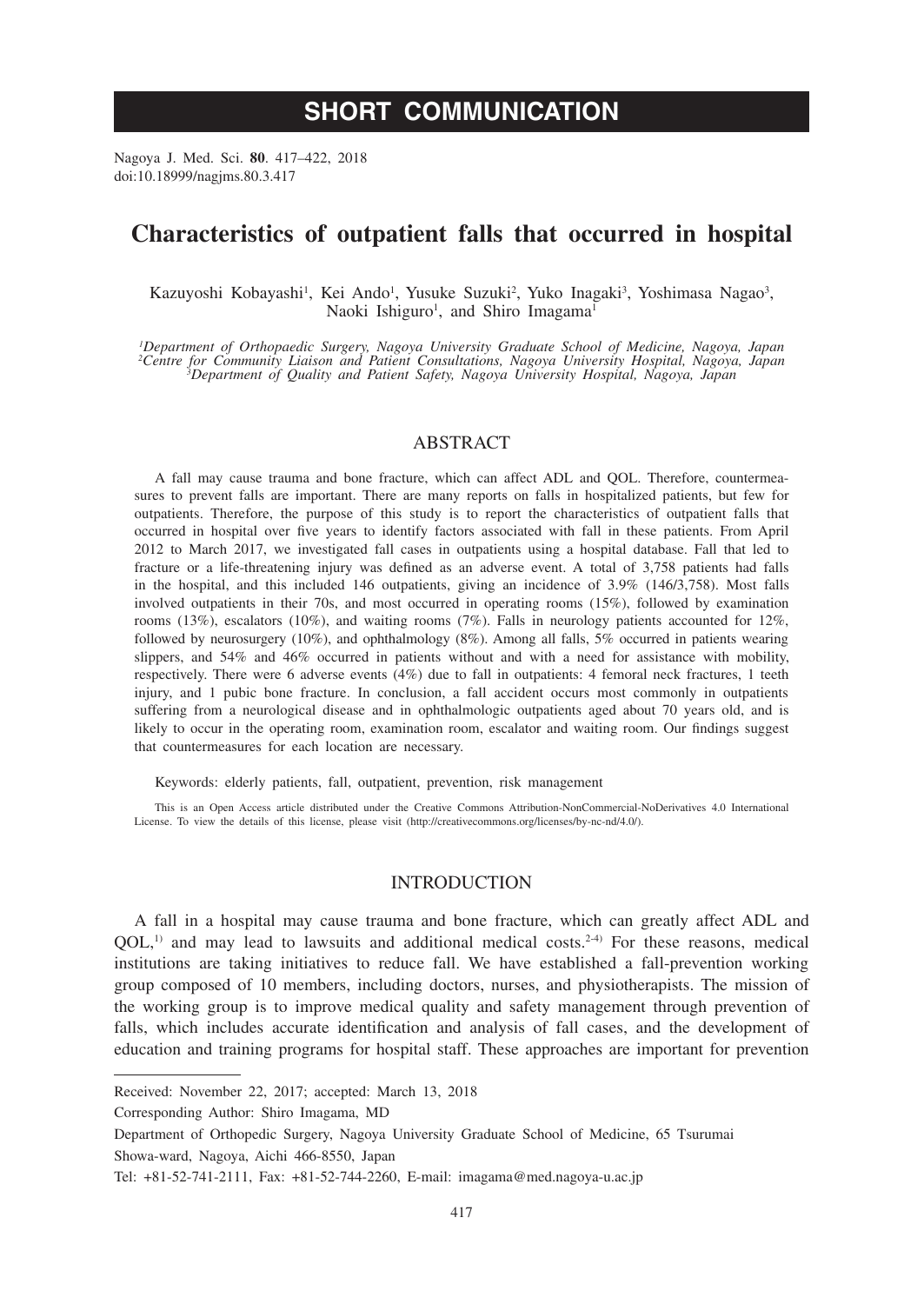of falls, but mostly concern hospitalized patients; in contrast, there are few reports on fall in outpatients.

Our hospital is a university hospital with 1035 beds, and we have an average of 3000 outpatients daily. We have previously examined the effectiveness of a fall assessment scoresheet and we have evaluated adverse events caused by fall.<sup>5-9)</sup> The incidence of falls in inpatients over 4 years was 1.89%, the incidence of adverse events was 0.22%, most falls involved patients in their 70s, and the time of occurrence was most commonly  $4:00-6:59$  AM.<sup>8,9,12)</sup> In this study, we report the characteristics of outpatient falls in our hospital over five years, with the purpose of identifying factors associated with fall in these patients.

## MATERIALS AND METHODS

From April 2012 to March 2017, we investigated incidents of outpatient falls prospectively using a database in our hospital event reporting system. Age, sex, location, adverse events, primary clinical department, footwear, mobility, and cause of falls were examined for outpatients. In our institution, a clinical error or event is submitted as an incident or event report, regardless of whether it results in harm to a patient. All reports are submitted to the medical safety management office for analysis. We used these data to examine cases of fall in outpatients. A fall was defined as an involuntary change of posture whereby a patient ended up lying on the floor. An adverse event due to a fall was defined as any fracture or life-threatening injury. A case requiring suturing of a wound was excluded if not accompanied by fracture. All patients with a fall were followed up. The protocol of this study was approved by the Ethics Committee of our institution (IRB No. 354-3).

#### RESULTS

Details of all falls in outpatient falls that occurred in hospital for 5 years are shown in Table 1. A total of 3,758 patients had falls in the hospital, and falls occurred in 146 outpatients (64 males, 82 females), giving an incidence of fall of 3.9% (146/3,758). There were 2.7 million outpatients in 5 years, and thus the fall rate in outpatients was 0.054%. Most falls involved patients in their 70s (Figure 1) and most occurred in operating rooms (15%), followed by examination rooms  $(13\%)$ , escalators  $(10\%)$ , and waiting rooms  $(7\%)$ . Falls in neurology patients accounted for 12%, followed by neurosurgery (10%), ophthalmology (8%), emergency (7%), pediatrics (5%), and orthopedics (5%). Among all falls, 5% involved outpatients wearing slippers. Outpatients without and with a need for assistance with mobility accounted for 54% and 46% of falls, respectively (Table 2). There were 6 adverse events  $(4\%)$  due to fall in outpatients: 4 femoral neck fractures, 1 teeth injury, and 1 pubic bone fracture.

Characteristics including location of and countermeasures against outpatient falls that occurred in hospital are shown in Table 3. Falls occurred in operating rooms or examination rooms due to taking off shoes and lying down, on escalators due to fast movements, in waiting rooms due to the arrangement of chairs, at entrances because of slippery mats, in parking places due to their distance from hospital wards and because of stairs (Table 3).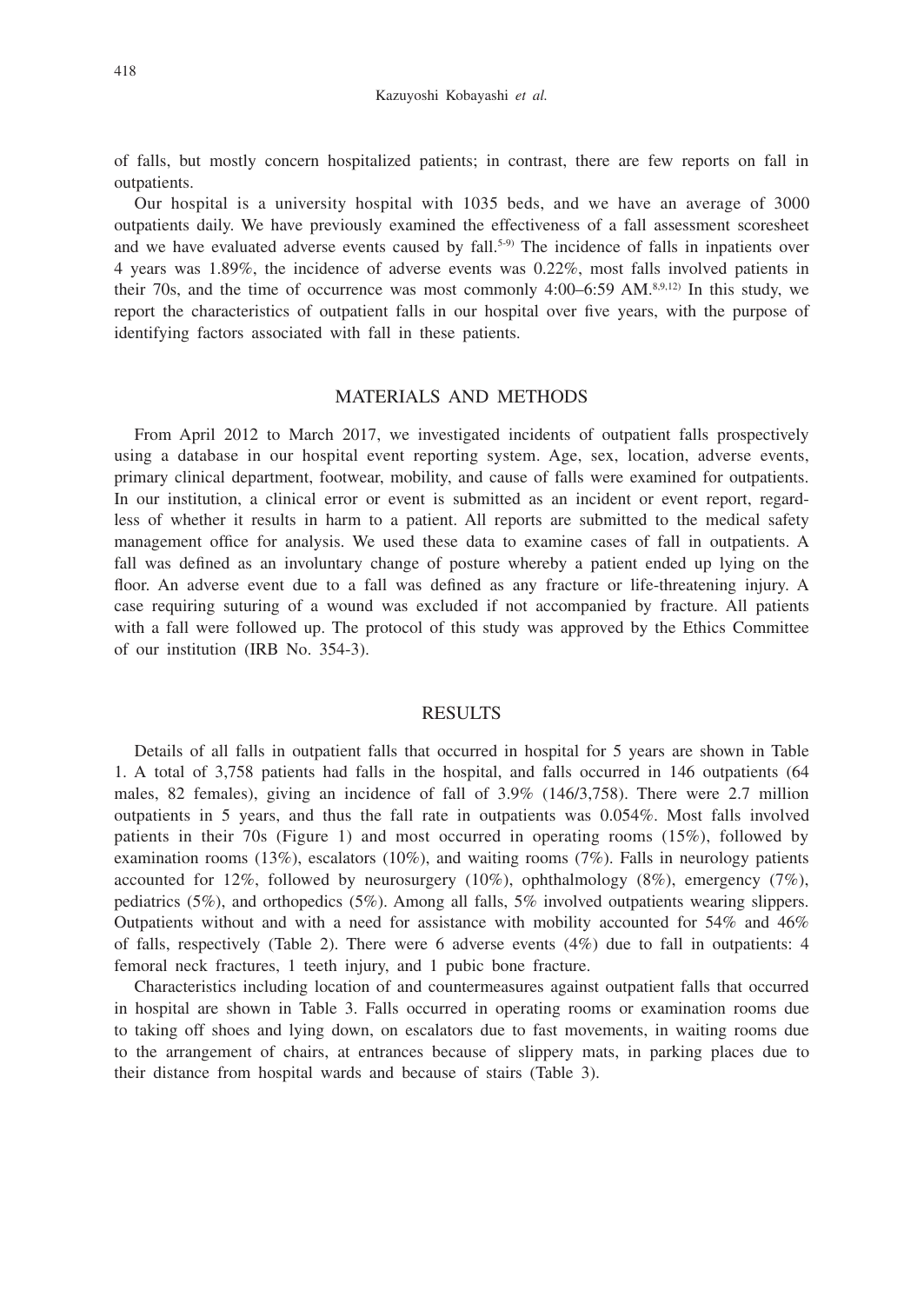| Variable                               | Cases            |
|----------------------------------------|------------------|
| Percentage of outpatients in all falls | 3.9% (146/3,758) |
| Demographics                           |                  |
| Age                                    | 58.6 (8-93)      |
| Sex (M/F)                              | 64/82            |
| Location                               |                  |
| Operating room                         | $15\%$ (22)      |
| Examination room                       | $13\%$ (19)      |
| Escalator                              | $10\%$ (14)      |
| Waiting room                           | $10\%$ (14)      |
| Consultation room                      | $7\%$ (10)       |
| Entrance                               | $6\%$ (9)        |
| Hall way                               | $6\%$ (9)        |
| Reception                              | $5\%$ (8)        |
| Emergency room                         | $5\%$ (7)        |
| Parking place                          | $5\%$ (7)        |
| X-ray room                             | $4\%$ (6)        |
| Rehabilitation ward                    | $3\%$ (5)        |
| Bathroom                               | $2\%$ (3)        |
| Others                                 | 9% (13)          |
| Adverse events                         |                  |
| Total                                  | $4\%$ (6)        |
| Femoral neck fracture                  | $3\%$ (4)        |
| Pubic bone fracture                    | $1\%$ (1)        |
| Skull base fracture with teeth injury  | $1\%$ (1)        |

Table 1 Demographics and characteristics of cases of outpatient falls that occurred in hospital (n=146)

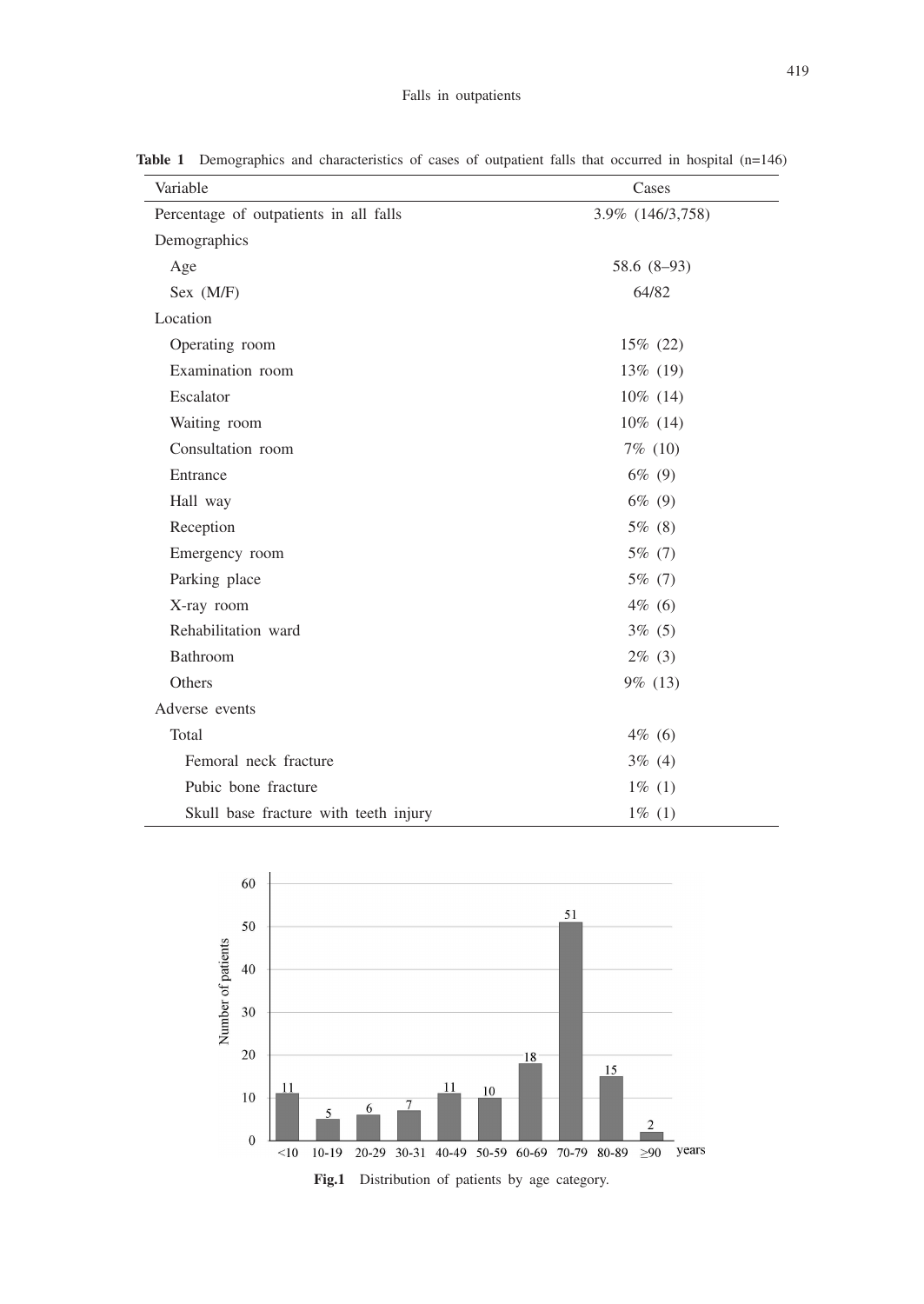| Variable                    | Cases       |
|-----------------------------|-------------|
| Primary clinical department |             |
| Neurology                   | $12\%$ (18) |
| Neurosurgery                | 10% (14)    |
| Ophthalmology               | $8\%$ (11)  |
| Emergency                   | $7\%$ (10)  |
| Pediatrics                  | $5\%$ (8)   |
| Orthopedics                 | 5% (8)      |
| Gastroenterological         | $4\%$ (6)   |
| Dental surgery              | $3\%$ (5)   |
| Cardiology                  | $3\%$ (5)   |
| Dermatology                 | $3\%$ (5)   |
| Geriatrics                  | $3\%$ (5)   |
| Gynecology                  | $3\%$ (4)   |
| Psychiatry                  | $3\%$ (4)   |
| Endocrinology               | $3\%$ (4)   |
| Others                      | 27% (39)    |
| Footwear                    |             |
| <b>Shoes</b>                | 75% (109)   |
| Slippers                    | $5\%$ (8)   |
| Others                      | 20% (29)    |
| Mobility                    |             |
| No need for assistance      | 54\% (79)   |
| Wheelchair                  | 19% (28)    |
| Cane                        | 16% (23)    |
| Walker                      | 11% (16)    |

Table 2 Details of cases of outpatient falls that occurred in hospital (n=146)

**Table 3** Environmental factors of outpatient falls that occurred in hospital.

| Location                          | <b>Typical cause</b>                        |
|-----------------------------------|---------------------------------------------|
| Operating room / Examination room | Taking off shoes and lying down             |
| Escalator                         | Fast movement                               |
| Waiting room                      | Arrangement of chairs                       |
| Entrance                          | Material of mat was slippery                |
| Parking place                     | Far from hospital ward and there are stairs |

# DISCUSSION

In hospital, falls are common adverse events accounting for 20-30% of all incident reports.<sup>7)</sup> Falls are a common health problem in elderly people, and in the adult population the incidence of fall increases with aging.10,11) Elderly people are likely to fall due to a decrease in balance, body weakening and cardiovascular factors associated with aging, skeletal muscle factors, and neurological factors.5,6) Injuries occur in approximately half of falls and 10% lead to adverse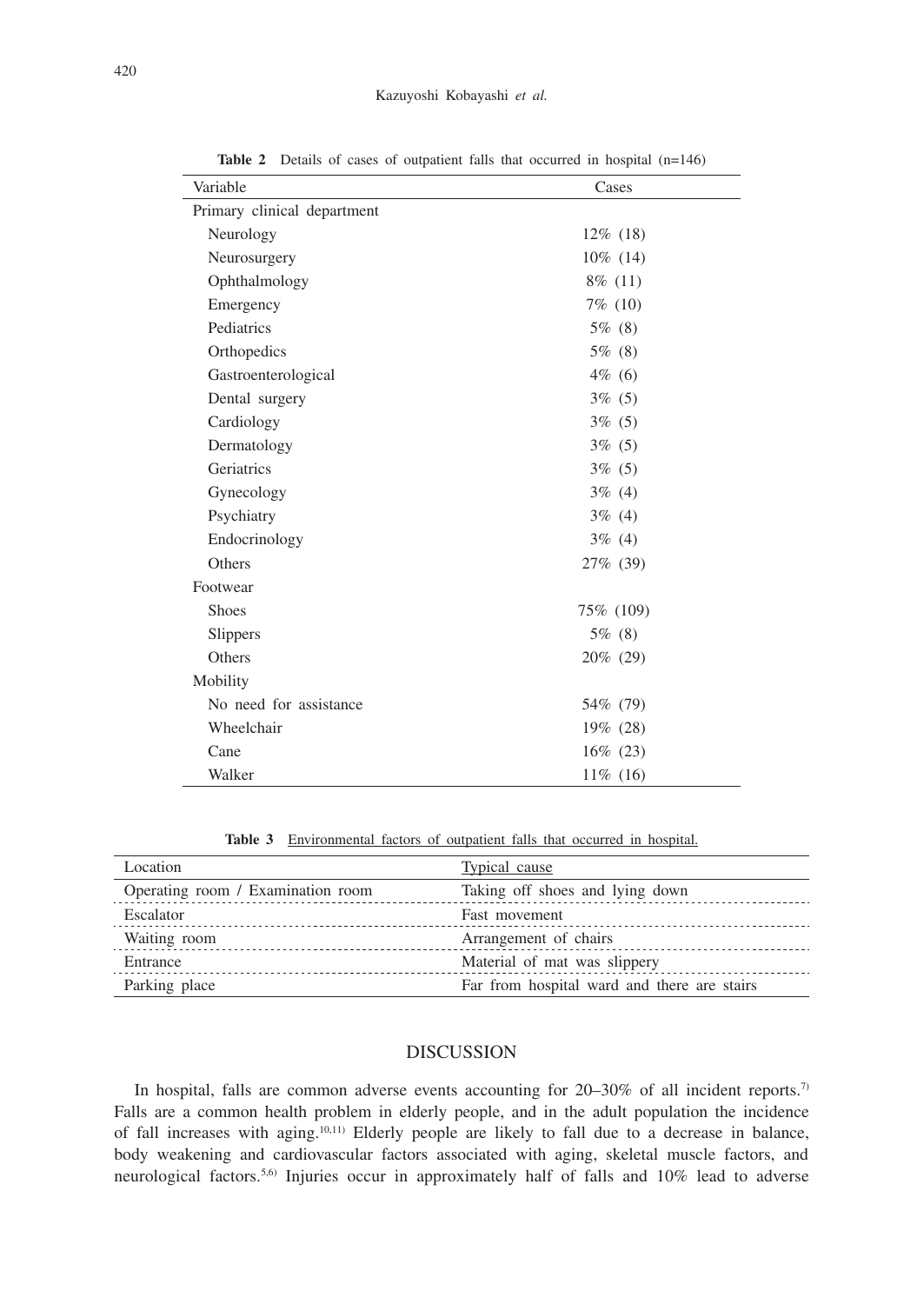| Situation                         | Countermeasures                                       |
|-----------------------------------|-------------------------------------------------------|
| Operating room / Examination room | Assess patient fall risk individually                 |
|                                   | Assistance from the side                              |
| Escalator                         | Slow down speed                                       |
|                                   | Promote safe use                                      |
|                                   | Restrict use for patients who have difficulty walking |
|                                   | without assistance                                    |
| Waiting room                      | Eliminate obstacles to patient's path                 |
|                                   | Provide guidance                                      |
| Entrance                          | Change to a non-slippery material                     |
|                                   | Fasten with tape                                      |
| Parking place                     | Post notices of danger                                |
| Neurology / Neurosurgery          | Assistance for patients who use a cane or walker      |
| Ophthalmology                     | Warning notice for mydriasis                          |
|                                   | Brighten places with steps                            |
|                                   | Do not have cords in patient's path                   |

**Table 4** Preventive countermeasures for outpatient falls

injuries such as fracture and head or joint injuries.<sup>2)</sup> Thus, there is a need to prevent fall in older people.

In our previous reports of falls in hospitalized patients, incidents of fall were obtained from a database of 163,558 inpatients in our hospital from April 2012 to March 2016. Falls occurred in 3,099 patients for 4 years (1.89%). Adverse events associated with fall occurred in 36 of the 3,099 patients (1.2%) and the overall incidence of adverse events was 0.22%. Most falls involved patients in their 70s, followed by patients in their 60s and 80s. The time of occurrence was most commonly 4:00-6:59 AM.<sup>8,9,12,13)</sup> For prevention of fall, we have shown the usefulness of fall risk assessment in hospitalized patients. $8.9,12$  On the other hand, in this series, the fall rate of outpatients over 5 years was 0.054%, which is lower than that for hospitalized patients. One difference for outpatients is the difficulty of assessment of the risk of fall, and there is no previous study of outpatient fall cases at a university hospital. A further characteristic of outpatients is that nurses are not always able to care for them directly, and because they are lying down for an outpatient examination, there are many opportunities to take off their shoes, which may increase the risk of fall.

There are some limitations in this study, including all fall cases are reported from incidentevent web forms; therefore, the report is left to the judgment of an individual, and the frequency of falls is lower in outpatients compared to inpatients; thus, the number of cases examined is low. Also, the fall-related information was limited to age, gender, environmental factors, and primary clinical department of the outpatients. We could not examine physical factors such as muscular strength, endurance and balance ability, and this limited our analysis of the risk of falls in outpatients. *For these reasons, analysis of detailed cause has not been performed*. *Therefore, it is necessary to investigate detailed cause for the prevention of outpatient falls*. However, this is the first report of fall focused on outpatients, and long-term follow-up of 5 years allowed details of the outpatients to be investigated in all fall cases, which is a strong point of the study. These findings should be useful to medical staff with responsibilities for outpatients. We propose recommendations for countermeasures in each fall *situation* in Table 4.